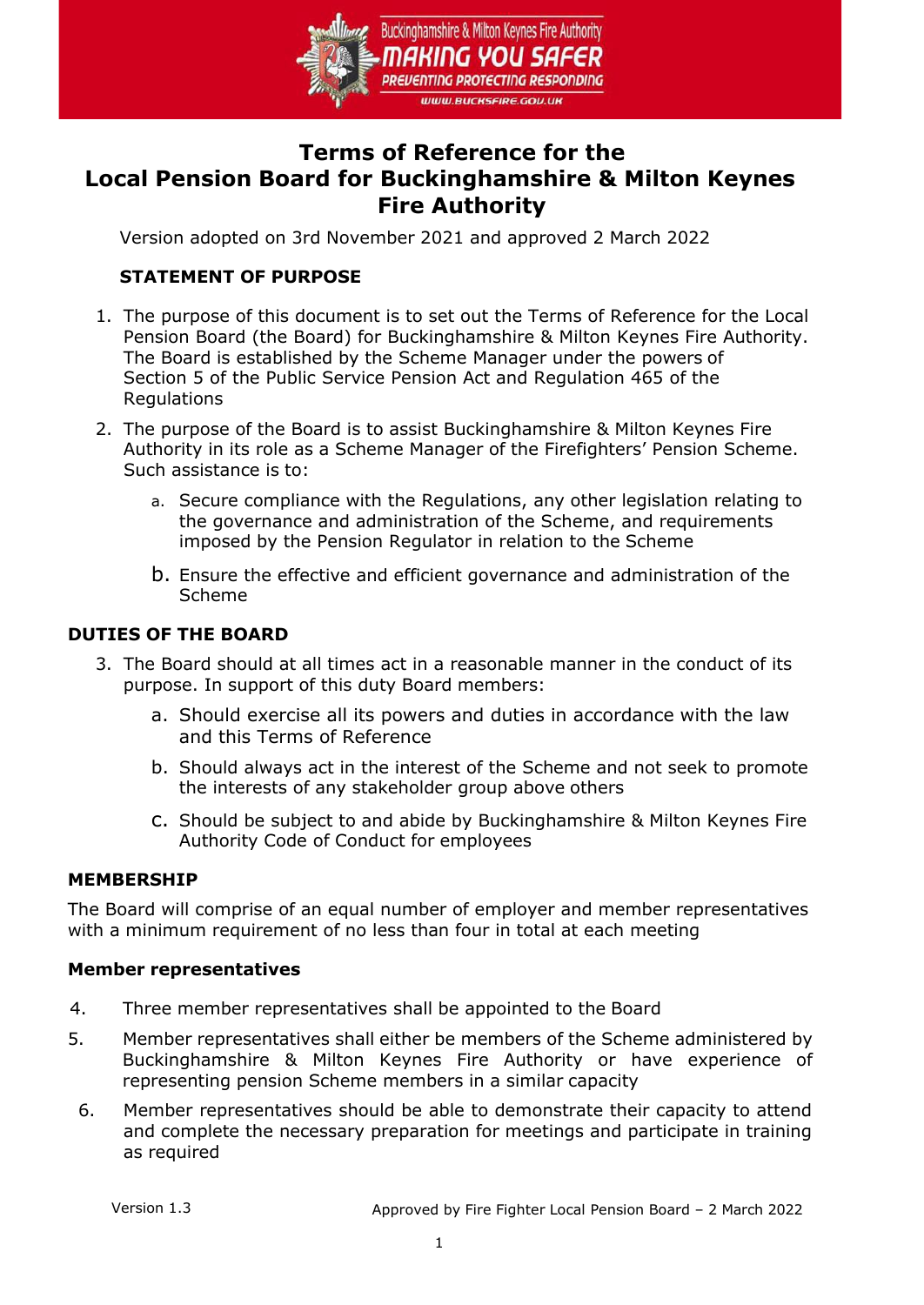

#### **Employer representatives**

- 7. Three employer representatives shall be appointed to the Board
- 8. Employer representatives shall be office holders or senior employees of Buckinghamshire & Milton Keynes Fire Authority or have experience of representing Scheme employers in a similar capacity. Office holders or employees of Buckinghamshire & Milton Keynes Fire Authority with delegated responsibility for discharging the Scheme Manager function of Buckinghamshire & Milton Keynes Fire Authority may not serve as employer representatives
- 9. Employer representatives should be able to demonstrate their capacity to attend and complete the necessary preparation for meetings and participate in training as required
- 10. Employer representatives shall be appointed by Buckinghamshire & Milton Keynes Fire Authority in a manner which it considers best promotes the purpose of the Board

## **APPOINTMENT OF CHAIR**

- 11. The Scheme Manager shall appoint a Chair of the Board for two years. The current Chair took up his position November 2021 therefore his term will end in November 2023.
- 12. Where the Chair's term of office terminates by natural expiry or for any other reason, the Scheme Manager will re-appoint / appoint a Chair for a further term
- 13. The Chair will ensure that meetings are properly conducted and the decision of the Chair on all points of procedure and order shall be final
- 14. The Chair may delegate any of their functions apart from the responsibility to appoint Board Members as necessary

# **NOTIFICATION OF APPOINTMENTS**

15. On appointment to the Board, Buckinghamshire & Milton Keynes Fire Authority shall publish the name of those on the Board

#### **CONFLICTS OF INTEREST**

- 16. All members of the Board must declare to Buckinghamshire & Milton Keynes Fire Authority on appointment, and at any such time as their circumstances change, any potential conflicts of interest arising as a result of their position on the Board
- 17. Buckinghamshire & Milton Keynes Fire Authority will ensure that any potential conflict is effectively managed in line with both the internal procedures of Buckinghamshire & Milton Keynes Fire Authority and the requirements of the Pensions Regulators Code of Practice on conflicts of interest for Board members (appendix 1)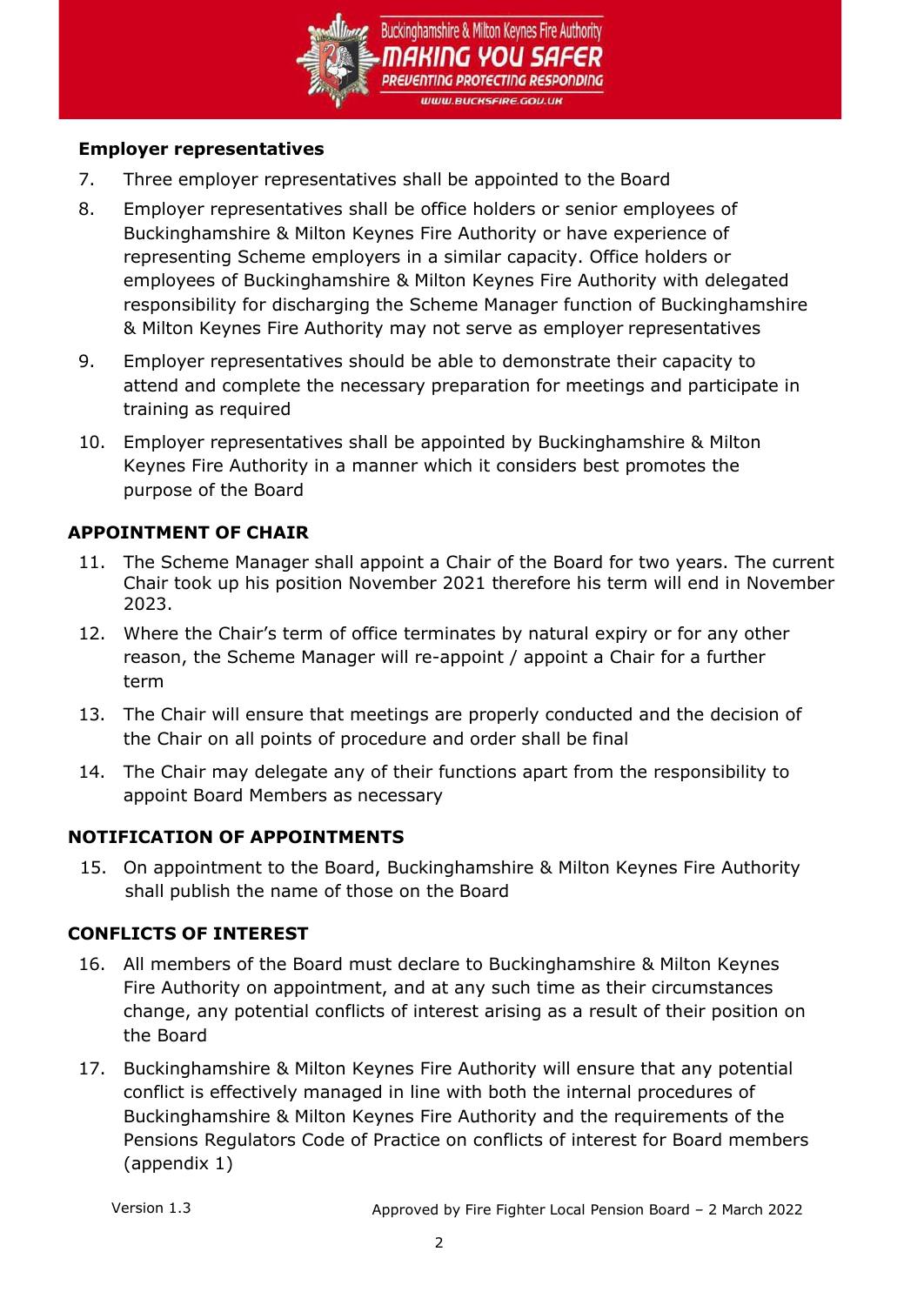

## **KNOWLEDGE AND UNDERSTANDING**

- 18. Board members shall attend and participate in training arranged in order to meet and maintain the requirements set out in the Board's knowledge and understanding framework
- 19. Board members shall participate in such personal training needs analysis or other processes that are put in place in order to ensure they maintain the required level of knowledge and understanding to carry out their role on the Board

# **TERMS OF OFFICE**

- 20. A Board member wishing to resign, is expected to give one month's notice in writing to the Chair of the Board
- 21. Board membership may be terminated prior to the end of the term of office due to:
	- a. A member representative appointed on the basis of their membership of the Scheme no longer being a member of the Scheme
	- b. A member representative no longer being a member of the body on which their appointment relied
	- c. An employer representative no longer holding the office or employment or being a member of the body on which their appointment relied
	- d. The representative no longer being able to demonstrate their capacity to attend and prepare for meetings or to participate in required training
- 22. Where a vacancy arises for a Board member mid-term, the Chair and Scheme Manager will consider and agree on the process to be used to fill that vacancy

# **DECISION MAKING AND ADMINISTRATION**

#### **Notice of Meetings, Agendas and Minutes**

- 23. The Chair of the Board will prepare an agenda prior to each Board meeting. The agenda shall be approved by the Scheme Manager before it is circulated
- 24. Notice of meetings should be provided to all Board members seven calendar days in advance of each meeting. If a Board member decision is required as a matter of urgency, a shorter notice period will be used
- 25. The agenda and any papers for the Board will be issued at least seven calendar days (where practicable) in advance of the meeting except in the case of matters of urgency
- 26. Minutes of each meeting including all actions and agreements will be recorded and circulated to all Board members within seven calendar days after the meeting. These minutes will be subject to formal agreement by the Chair taking consideration of comments by Board members (which may be done electronically between meetings)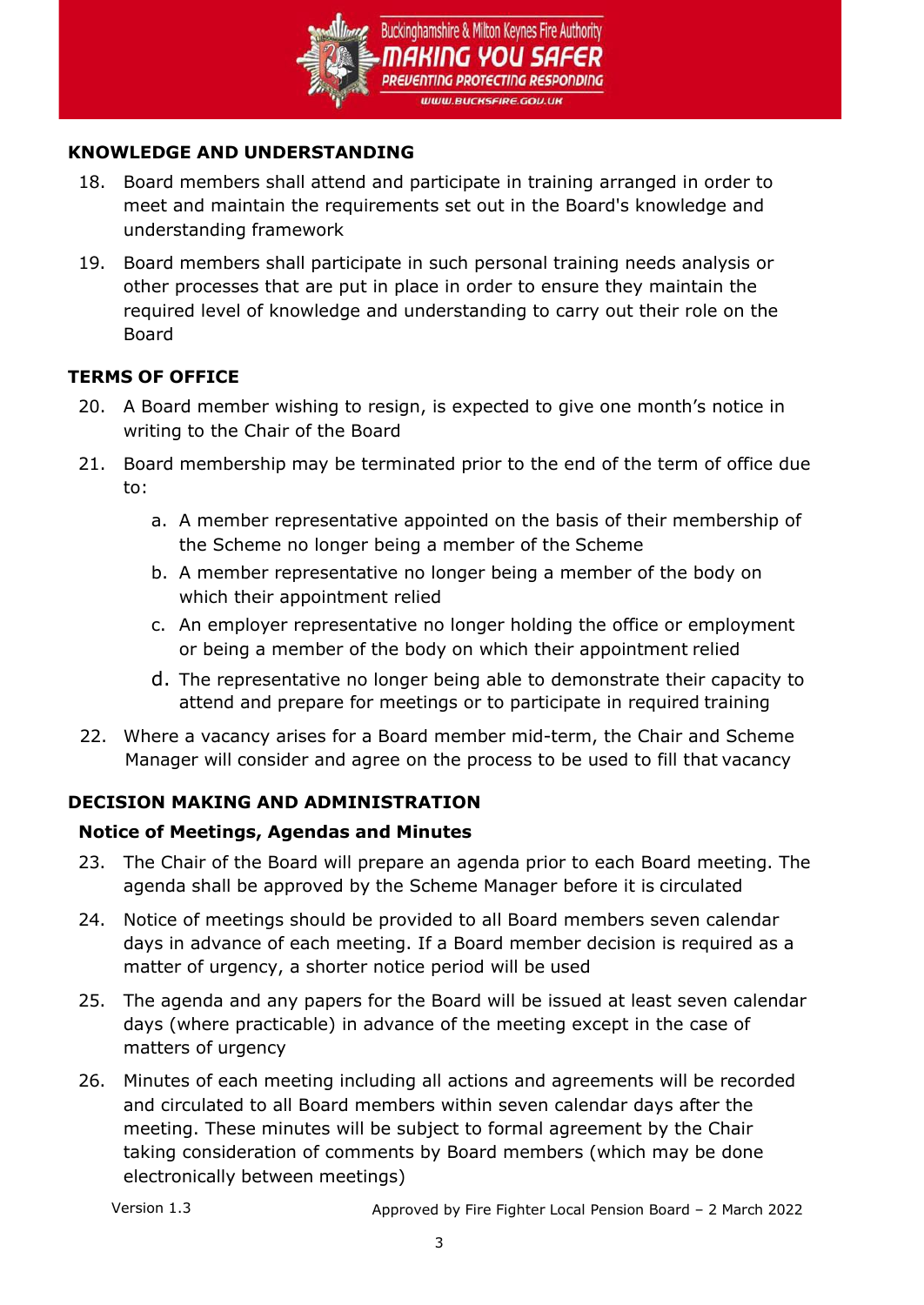

- 27. Minutes and other appropriate documentation will be published on the Authority's intranet
- 28. The minutes may, at the discretion of the Chair, be edited to exclude items on the grounds that they would either involve the likely disclosure of exempt information as required under the Data Protection and Information Security procedures
- 29. The Board will report to the appropriate member committee as necessary, and as a minimum on an annual basis, along with more frequent reporting to the Strategic Management Board as required

## **Location and timing**

- 30. Meetings of the Board will normally take place at the Authority's Headquarters site
- 31. Meetings will be within the times of 10.00 and 16.00 on a normal working day, between Monday to Friday (excluding public holidays)
- 32. The Board will meet as a minimum on four occasions in each calendar year. The Chair may call, or agree to call, additional meetings in exceptional circumstances. There shall also be ability for Board members and/or the Scheme Manager to require a special meeting to be convened on notice
- 33. Urgent business of the Board between meetings may, in exceptional circumstances, be conducted via communications between members of the Board including telephone conferencing and e-mails

#### **Budget and expenses**

- 34. Board members will be entitled to claim expenses as determined by the Scheme Manager and as set out in HMRC guidelines
- 35. It is anticipated that managers of Board members will permit reasonable time off to allow the Board member to perform their role
- 36. The Board will have access to a limited budget for specified purposes such as seeking professional advice, training and meeting the costs of any claim for expenses. Approval must be sought from the Scheme Manager in the first instance and granted on a case by case basis

# **QUORUM**

37. The total number of members required to be present for a meeting to be quorate is four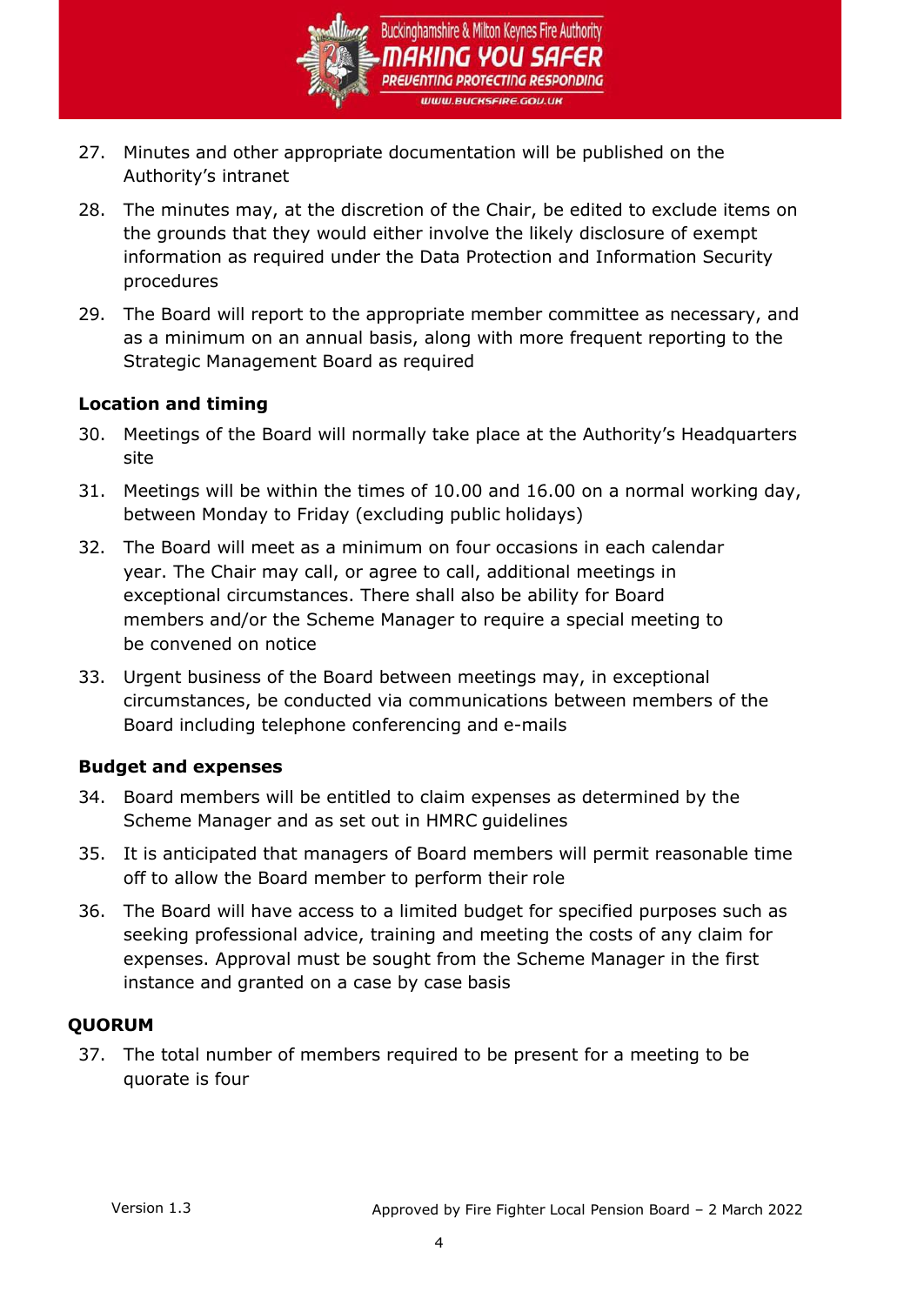

#### **VOTING**

- 38. The Chair shall determine when consensus has been reached
- 39. Where consensus is not achieved this should be recorded by the Chair
- 40. When appropriate, and with sufficient notice, advisors and substitutes can attend Board meetings, however they will not have voting rights
- 41. In support of its core functions the Board may make a request for information to the Chief Fire Officer/CEO with regard to any aspect of the Scheme Manager function. Any such request should be reasonably complied with in both scope and timing
- 42. In support of its core functions the Board may make recommendations to the Chief Fire Officer/CEO which should be considered and a response made to the Board on the outcome within a reasonable period of time

# **REVIEW, INTERPRETATION AND PUBLICATION OF TERMS OF REFERENCE**

- 43. These Terms of Reference have been agreed by the Board. The Board will monitor and evaluate its operation and may review these Terms of Reference from time to time
- 44. The Terms of Reference are only effective once the Scheme Manager has provided confirmation that it approves them
- 45. Changes to these Terms of Reference will only be approved by the Board, with the Scheme Manager's approval

# **DEFINITIONS AND INTERPRETATION**

- 46. The following words apply to the Terms of Reference:
	- a. **Scheme Manager** Buckinghamshire & Milton Keynes Fire Authority3
	- b. **Scheme -** means the Firefighters' Pension Scheme
	- c. **Regulations** means the Firefighters' Pension Scheme1992, as amended, the Firefighters' Pension Scheme2006, as amended, and the Firefighters' Pension Scheme Regulations 2014, as amended
	- d. **Fund** means the Firefighters' Pension Fund within the Scheme administered and maintained by the Scheme Manager
	- e. **Board member**  means a member of the Board (this includes a reference to an employer representative and a member representative)
	- f. **Chair** means the appointed Chairperson of the Pension Board
	- g. **Employer representative**  means a person appointed to the Board for the purpose of representing employers for the Scheme and any connected Scheme
	- h. **Member representative**  means a person appointed to the Board for the purpose of representing members of the Scheme and any connected Scheme